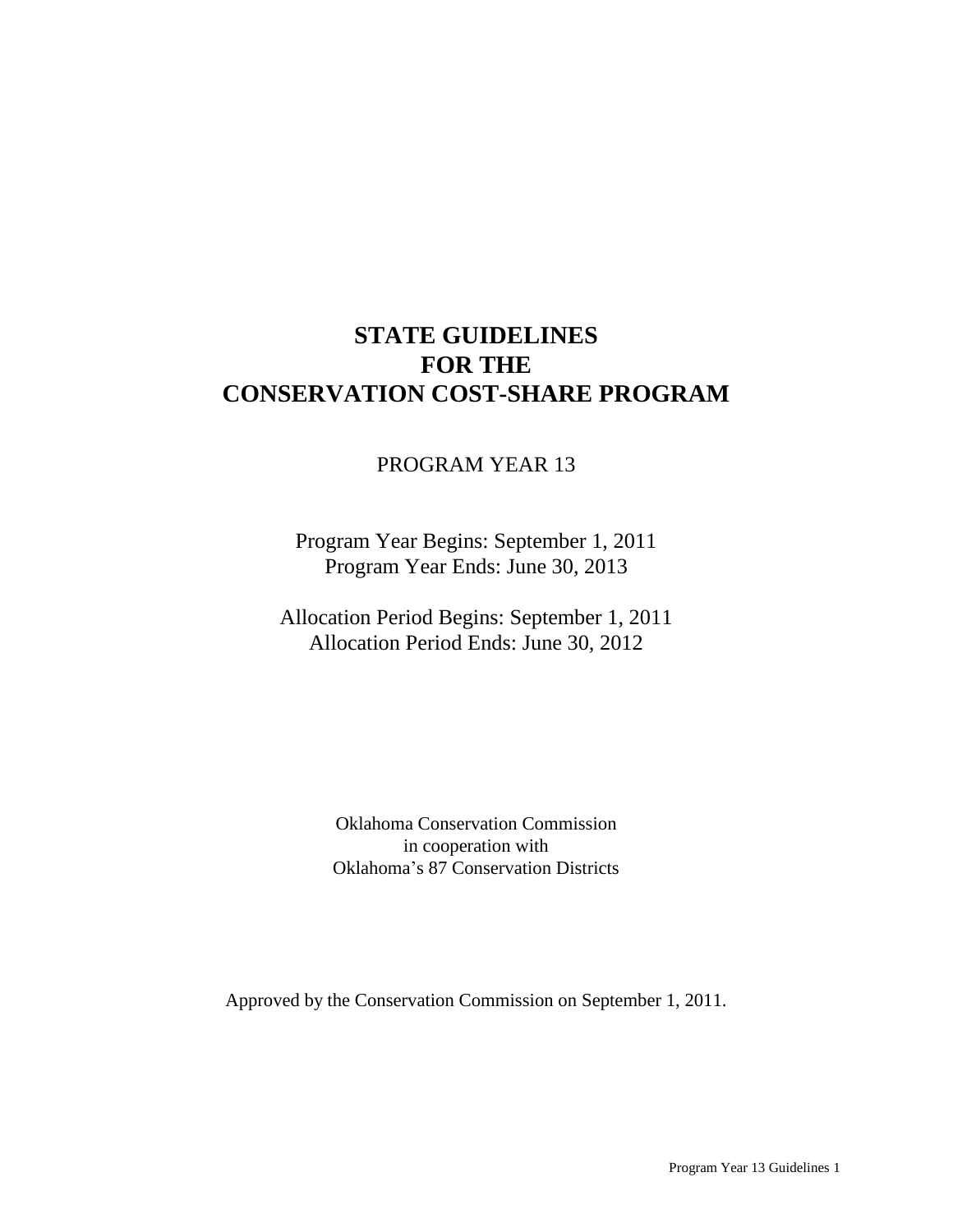# 1. GENERAL

The Oklahoma Conservation Commission hereby declares that the following problems are having a detrimental affect on the renewable natural resources of our state:

Oklahoma' s water and soil resources are an important foundation of the state' s economic infrastructure. Natural climatic events as well as human activity are impacting these two natural resources. As long as farmers and ranchers produce food from the land to feed the world and the wind blows and the rain falls, we will continue to see impacts on soil and water. Our task as stewards of these natural resources is to minimize these impacts. Protecting these vital natural resources is paramount in preserving the state' s economic future. In order to accomplish this goal, the Conservation Commission hereby establishes the following goals and objectives to address these problems affecting our renewable natural resources:

Make cost-share funds available to conservation districts so that they can implement cost-share practices which will protect our soil and water natural resources.

The Conservation Commission herein establishes the complete list and description of the conservation Cost-Share Program policies and conservation practices approved for use by the conservation districts during Program Year 13. See Section II for the approved list of conservation practices with their respective range of cost-share rates for each of the Conservation Cost-Share Program initiatives. State cost-share average costs (unit cost) are based on Oklahoma Natural Resources Conservation Service (NRCS) data.

Any exceptions from these established Conservation Cost-Share Program policies and guidelines shall be approved by the Conservation Commission.

# II. ALLOCATION OF FUNDS

A. Locally Led Conservation Initiative

The Conservation Commission allocates the \$739,391.00 FY 2012 appropriation and \$411,136.00 of the un-obligated balance from previous program years for a total of \$1,150,527.00 to the Conservation Cost-Share Fund for the purposes of providing costshare payments to eligible participants for implementing approved cost-share conservation practices.

#### B. Conservation District Allocation

The amount of funds allocated to each conservation district appears in pages 10-12. These funds will be available to conservation districts on September 1, 2011.

# III. POLICIES

#### A. Allocation Period

The allocation period shall start September 1, 2011 and end June 30, 2012. Any funds allocated to districts and not obligated during the allocation period for Program Year 13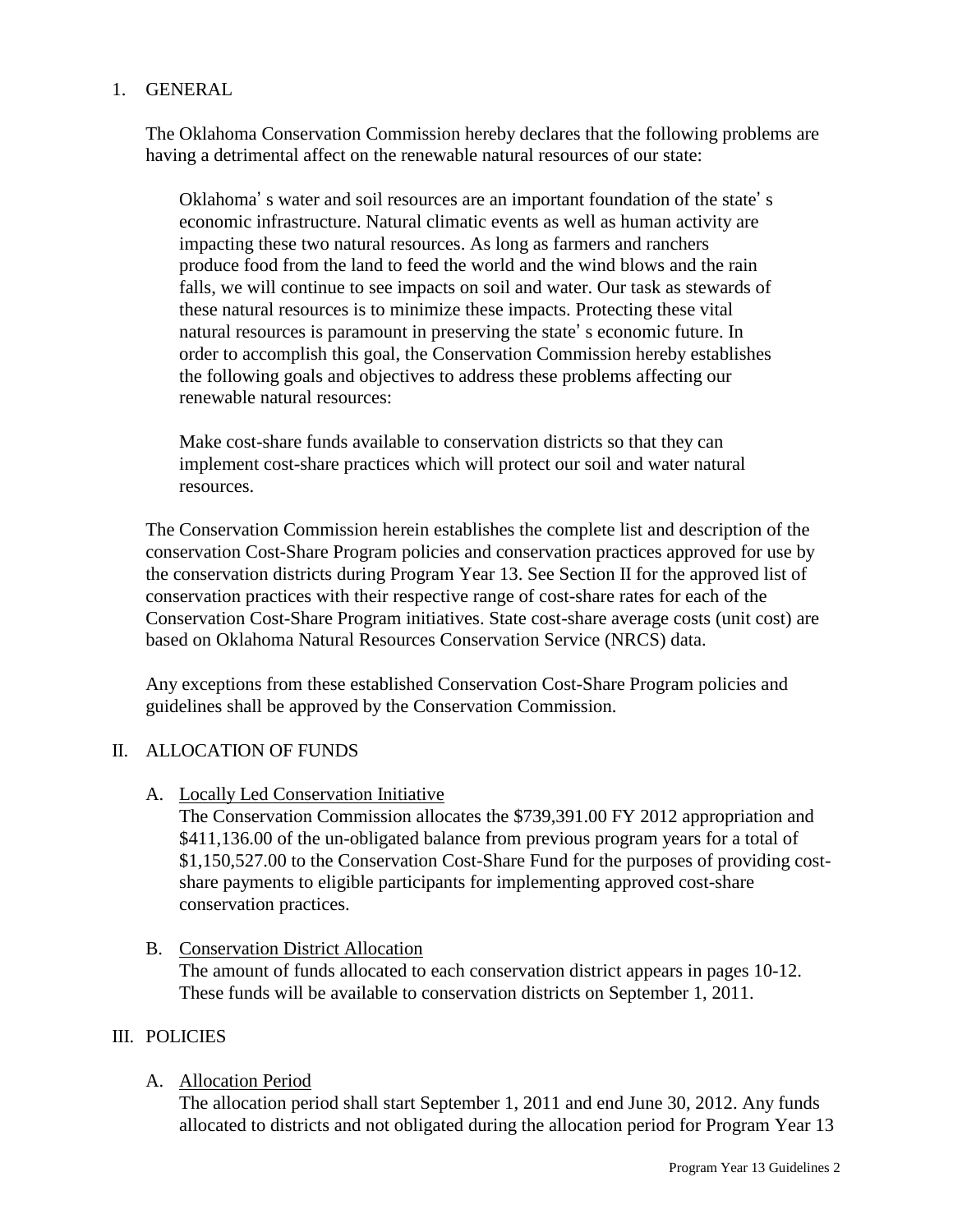will be released by the district and made available for reallocation by the Conservation Commission. Funds become obligated to a participant after approval of the application by the board and a performance agreement has been signed and dated by the district board and the participant.

# B. Authorized/Designated Representatives

The district board must designate an authorized district representative. This person can sign all forms. The authorized district representative must be a district board member. It cannot be a district employee.

The district must designate a technical representative. The designated technical representative will assist in developing conservation plans and determining the need for conservation practices. The representative will also be responsible for design and layout of approved conservation practices, determining compliance with approved standards and specifications, and certifying conservation practice quantities and completion of conservation practices.

### C. Conservation Practices

Each district board may select any of the approved cost-share conservation practices within the Locally Led Conservation Initiative for inclusion in the district' s local guidelines. The selection should be based on which practices will best address the district' s highest priority problems affecting renewable natural resources.

Cost-share practices shall be implemented according to NRCS standards and specifications. In the event NRCS standards and specifications do not exist, conservation practices must meet Conservation Commission approved standards and specifications.

#### D. Average Costs

State average cost (unit cost) for these practices is based on Oklahoma NRCS data. In order for a variance to be considered the request must be in writing and accompanied by supporting data compiled by the district. The variance rate must be approved by the Conservation Commission prior to the board's approval of Program applications and performance agreements being signed.

#### E. Cost-Share Payments

The minimum cost-share payment amount that shall be made to any participant from these funds is \$100. The maximum cost-share payment amount that shall be made to any participant from these funds is \$5,000.

# F. Cost-Share Rate

The maximum cost-share rate for these practices is 75%. District boards may choose to set cost-share rate less than the specified rate.

# G. Eligibility

Applicants for the Conservation Cost-Share Program must be a district cooperator with a conservation plan. The applicant must certify that they own or operate at least 20 acres of land from which more than \$1,000 of soil-dependent products are sold annually.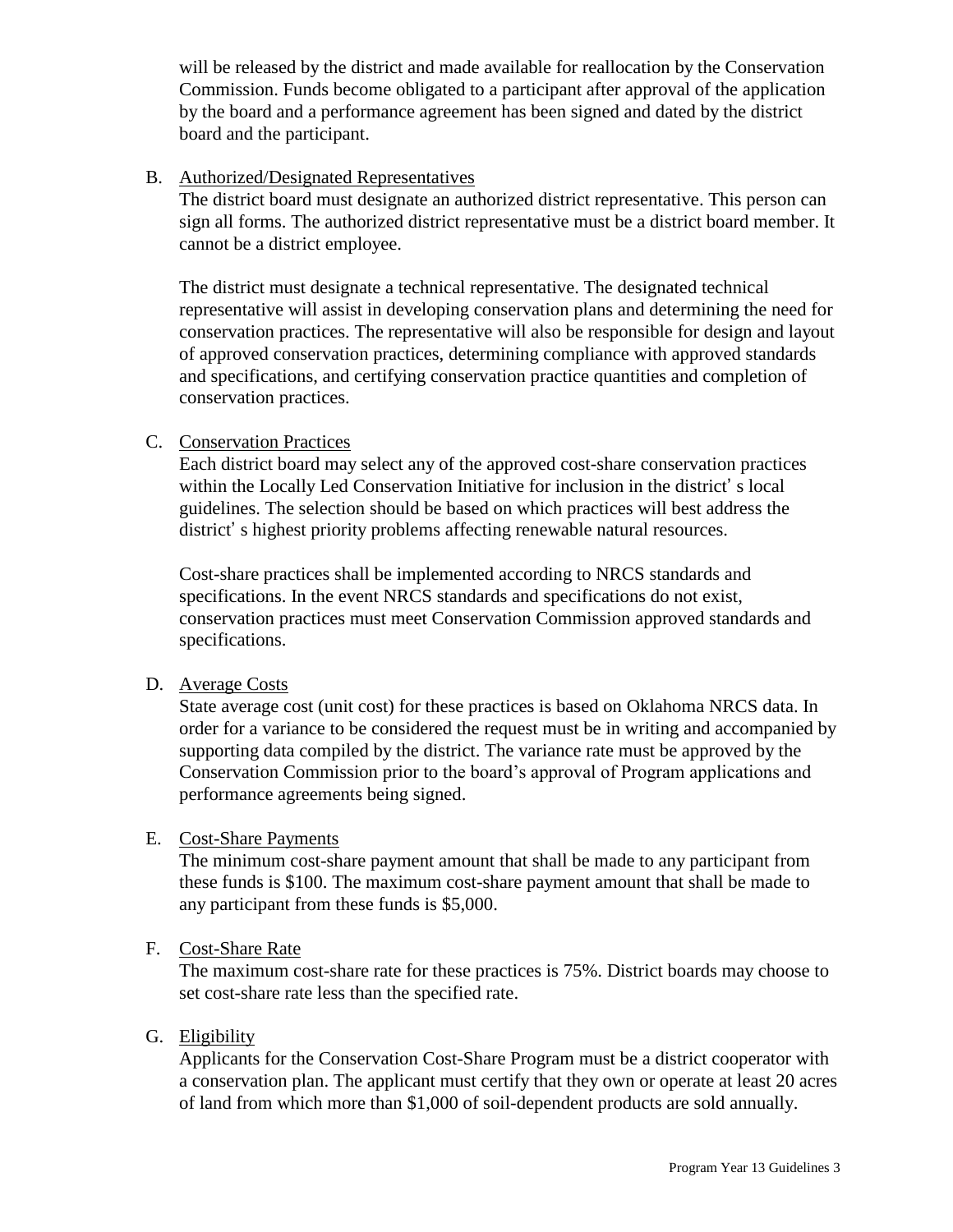Conservation Commissioners, Conservation Commission staff, conservation district employees or the spouses of any of these people shall not be eligible to participate in the Conservation Cost-Share Program.

On November 1, 1999 conservation district directors became eligible to participate in the Conservation Cost-Share Program. Due to the limited amount of funds available for Program Year 13 individual directors should give careful consideration to public perception when making their decision to participate in the Program. If the local board decides that board members can apply and board members choose to apply for Program Year 13 the guidelines below must be followed.

- 1. Individual district board members applying cannot discuss any element of the Cost-Share Program including but not limited to practices, rates, average costs, selection criteria, application approval/disapprovals, cost-share payments, and extensions.
- 2. Individual district board members applying for the Cost-Share Program must abstain from voting on all elements of the Program.
- 3. Individual district board members cannot use their position as a conservation district board member to improve or elevate their individual chances of becoming a successful applicant.
- H. Agreements

All Program Year 13 performance agreements must be signed and dated by the district board and participant on or before June 30, 2012. All Program Year 13 performance agreements must be completed and the check in the hand of the participant on or before June 30, 2013. Installation of conservation practices can not begin until an effective performance agreement is in place. A performance agreement becomes effective on the last date of signature. Each participant should have only one performance agreement.

Each participant is required to sign a maintenance agreement. Completion of the maintenance agreement and signature of the participant are required prior to the disbursement of the cost-share payment.

# IV APPROVED CONSERVATION PRACTICES

Contained in this section is a list of all conservation practice's approved for use in the Program Year 13 Locally Led Conservation Initiative. The conservation district shall only use conservation practices listed here unless a special request is approved by the Conservation Commission. In order for a conservation practice special request to be considered the request must be in writing and accompanied by supporting documentation. The special request must be approved by the Conservation Commission prior to the board's approval of Program applications and performance agreements being signed.

State average cost (unit cost) for these practices is based on Oklahoma NRCS data. In order for a variance to be considered the request must be in writing and accompanied by supporting data compiled by the district. The variance rate must be approved by the Conservation Commission prior to performance agreements being signed.

Below are the conservation practices approved for Program Year 13.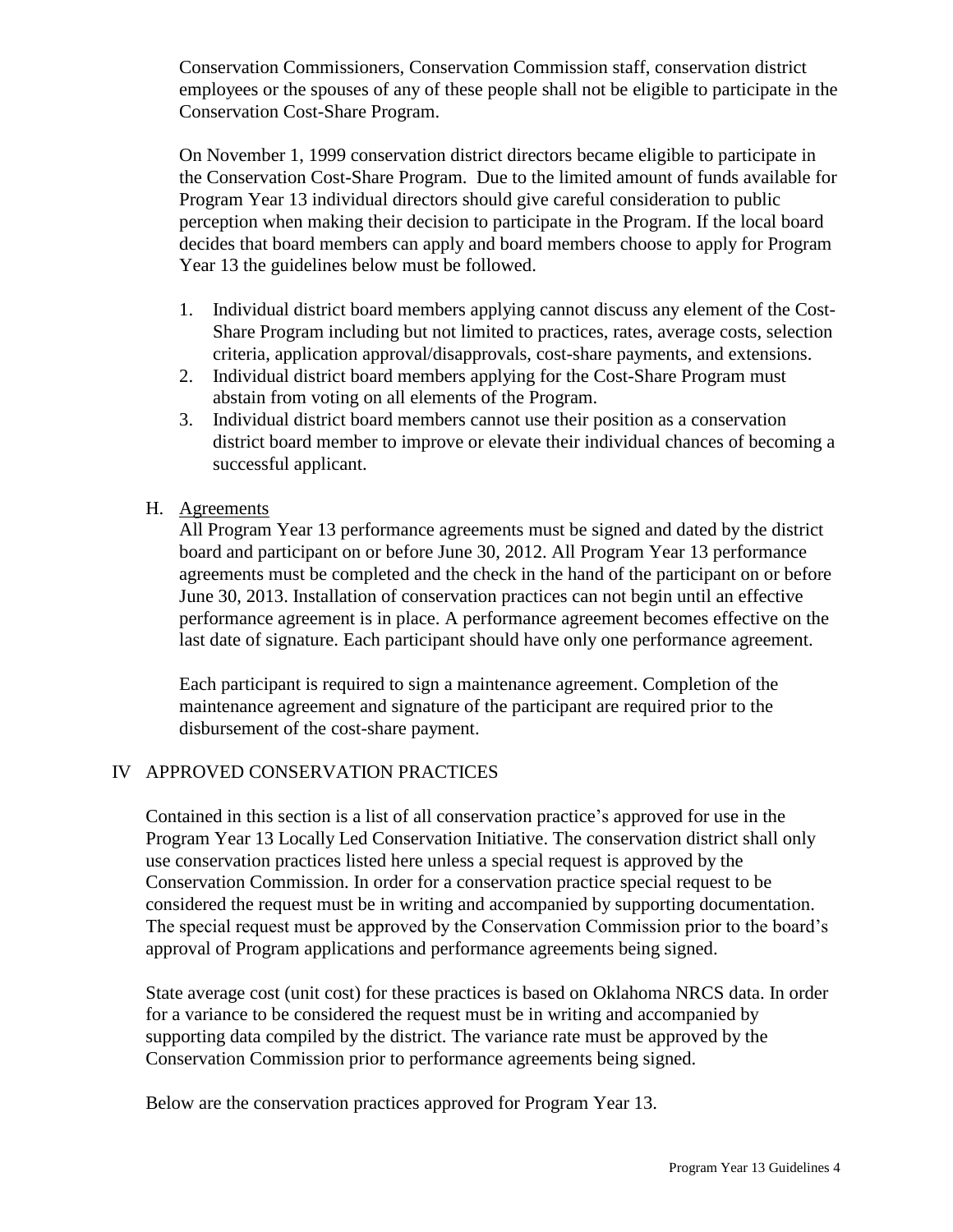# 314 - Brush Management

Definition: Removal, reduction, or manipulation of non-herbaceous plants.

Purpose: This practice may be applied as part of a conservation management system to accomplish one or more of the following purposes:

- $\bullet$ Restore natural plant community balance.
- Create the desired plant community.  $\bullet$
- $\bullet$ Reduce competition for space, moisture, and sunlight between desired and unwanted plants.
- Manage noxious woody plants.
- Restore desired vegetative cover to protect soils, control erosion, reduce  $\bullet$ sediment, improve water quality and enhance stream flow.
- Maintain or enhance wildlife habitat including that associated with  $\bullet$ threatened and endangered species.
- Improve forage accessibility, quality and quantity for livestock.  $\bullet$
- Protect life and property from wildfire hazards.  $\bullet$
- Improve visibility and access for handling livestock.  $\bullet$

#### 342 - Critical Area Planting

Definition: Planting vegetation on highly erodible or critically eroding areas.

Purpose: To stabilize the soil, reduce damage from sediment and runoff to downstream areas.

### 362 ¥ Diversion (new structures only)

Definition: A channel constructed across the slope with a supporting ridge on the lower side.

Purpose: To divert excess water from one area for use or safe disposal in other areas.

#### 378  $\angle$  Pond (new structures only)

- Definition: A water impoundment made by constructing a dam or an embankment or by excavating a pit or dugout.
- Purpose: To maintain or improve water quality.

#### 382 - Fencing

- Definition: Enclosing or dividing an area of land with a suitable permanent structure that acts as a barrier to livestock, big game, or people. (Does not include temporary fences).
- Purpose: Exclude livestock or big game permanently from areas that should be protected from grazing (vegetated and seeded areas, tree planting, wildlife areas, recreational areas, brush management areas, structural measures, cropland or other areas requiring special treatment).

# **NOTE: This practice is to be used only in conjunction with the Pond (378) or as cross fencing for grazing management.**

#### 410 - Grade Stabilization Structure

Definition: A structure used to control the grade and head cutting in natural or artificial channels.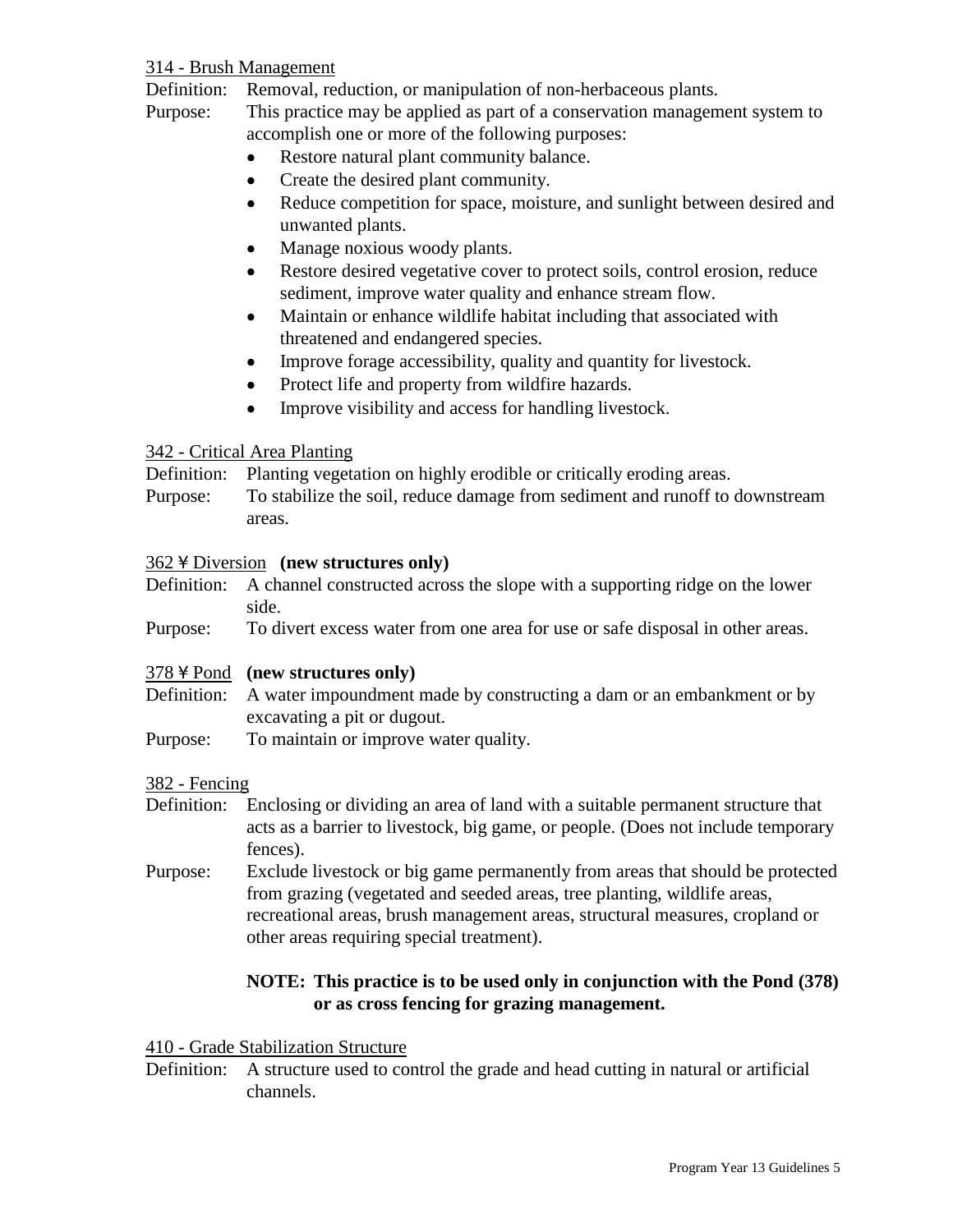Purpose: To stabilize the grade and control erosion in natural or artificial channels, to prevent the formation or advance of gullies, and to enhance environmental quality and reduce pollution hazards.

# 412  $\angle$  Grassed Waterway (new structures only)

- Definition: A natural or constructed channel that is shaped or graded to required dimensions and established in suitable vegetation for the stable conveyance of runoff.
- Purpose: To convey runoff from terraces, diversions, or other water concentrations without causing erosion or flooding and to improve water quality.

#### 512 - Pasture and Hay Planting

|  |  |  |  | Definition: Establishing native or introduced forage species. |
|--|--|--|--|---------------------------------------------------------------|
|--|--|--|--|---------------------------------------------------------------|

Purpose: Reduce soil erosion by wind and/or water.

#### 516 - Pipeline

|          | Definition: Pipeline installed for conveying water for livestock or for recreation. |
|----------|-------------------------------------------------------------------------------------|
| Purpose: | To convey water from a source of supply to points of use.                           |

#### 550 - Range Planting

- Definition: Establishing adapted plants by seeding on native grazing land.
- Purpose: To prevent excessive soil and water loss and improve water quality.

#### 590 ¥ Nutrient Management

- Definition: Managing the amount, form, placement, and timing of applications of plant nutrients.
- Purpose: To supply plant nutrients for optimum forage and crop yields, minimize entry of nutrients to surface and groundwater, and to maintain or improve chemical, physical and biological condition of the soil.

# **NOTE: To be use in conjunction with other approved conservation practices that specifically refer to Nutrient Management (590) for fertilizing.**

#### 595 - Pest Management

Definition: Manage weeds (including invasive and non-invasive species) that directly or indirectly cause damage or annoyance.

Purpose: Minimize negative impacts of pest control on soil resources, water resources, air resources, plant resources, animal resources and/or humans.

#### $600$  ¥ Terrace

- Definition: An earth embankment, a channel, or a combination ridge and channel constructed across the slope.
- Purpose: To reduce erosion, reduce sediment content in runoff water, and improve water quality.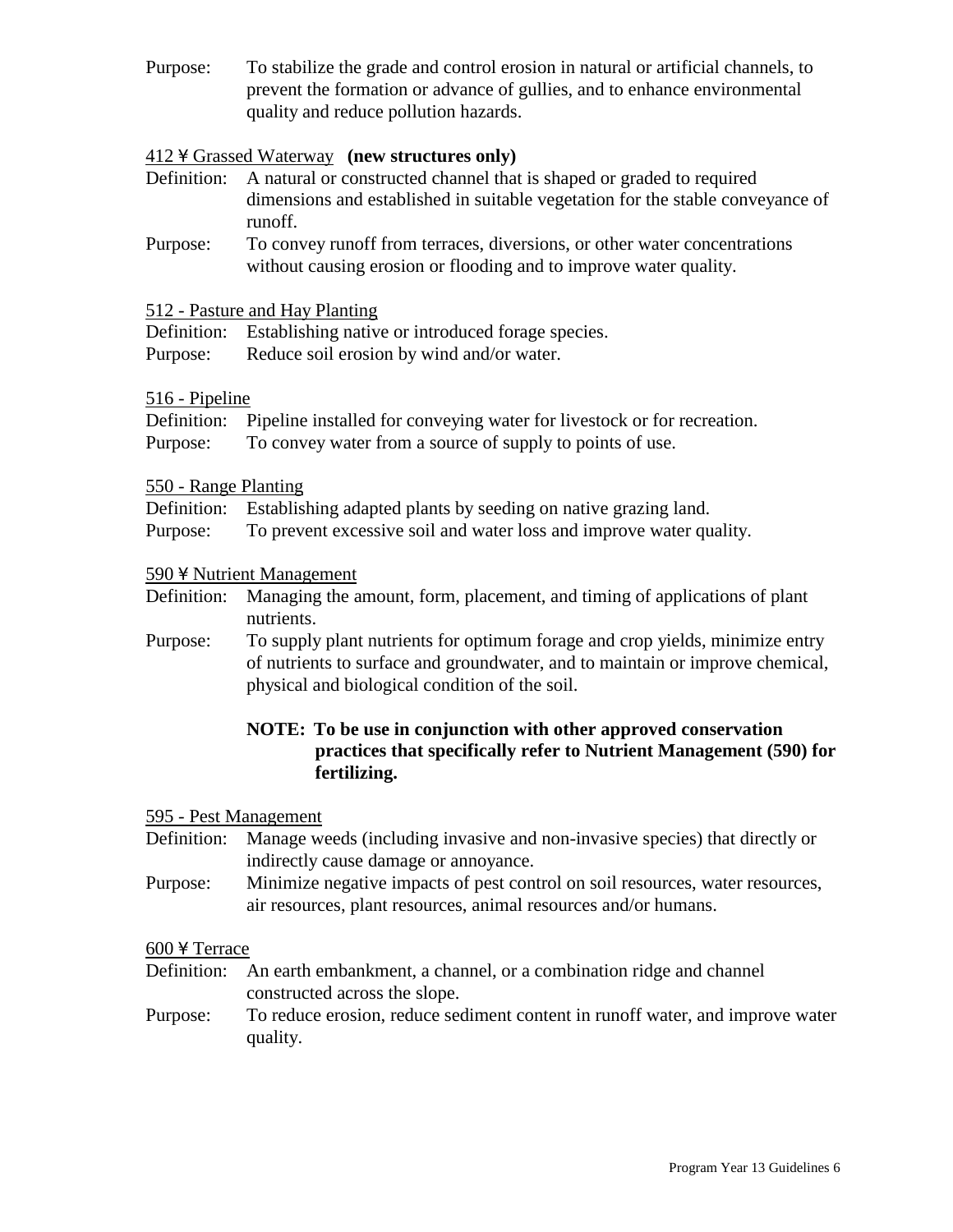# $614$   $\overline{4}$  Watering Facility

- Definition: a trough or tank, with needed devices for water control and waste water disposal installed to provide drinking water for livestock.
- Purpose: To provide watering facilities for livestock at selected locations that will protect vegetative cover through proper distribution of grazing or through better grassland management for erosion control. Another purpose on some sites is to reduce or eliminate the need for livestock to be in streams, which reduces livestock waste there.

#### 642 - Water Well

- Definition: A well constructed or improved to provide water for irrigation, livestock, wildlife, or recreation.
- Purpose: To facilitate proper use of vegetation on rangeland, pastures, and wildlife areas; to supply the water requirements of livestock and wildlife; to provide an adequate supply of water for conservation irrigation; and to provide for human use at recreation sites.

### V CONSERVATION PRACTICE STANDARDS AND SPECIFICATIONS

Please refer to the Natural Resources Conservation Service standards and specifications book.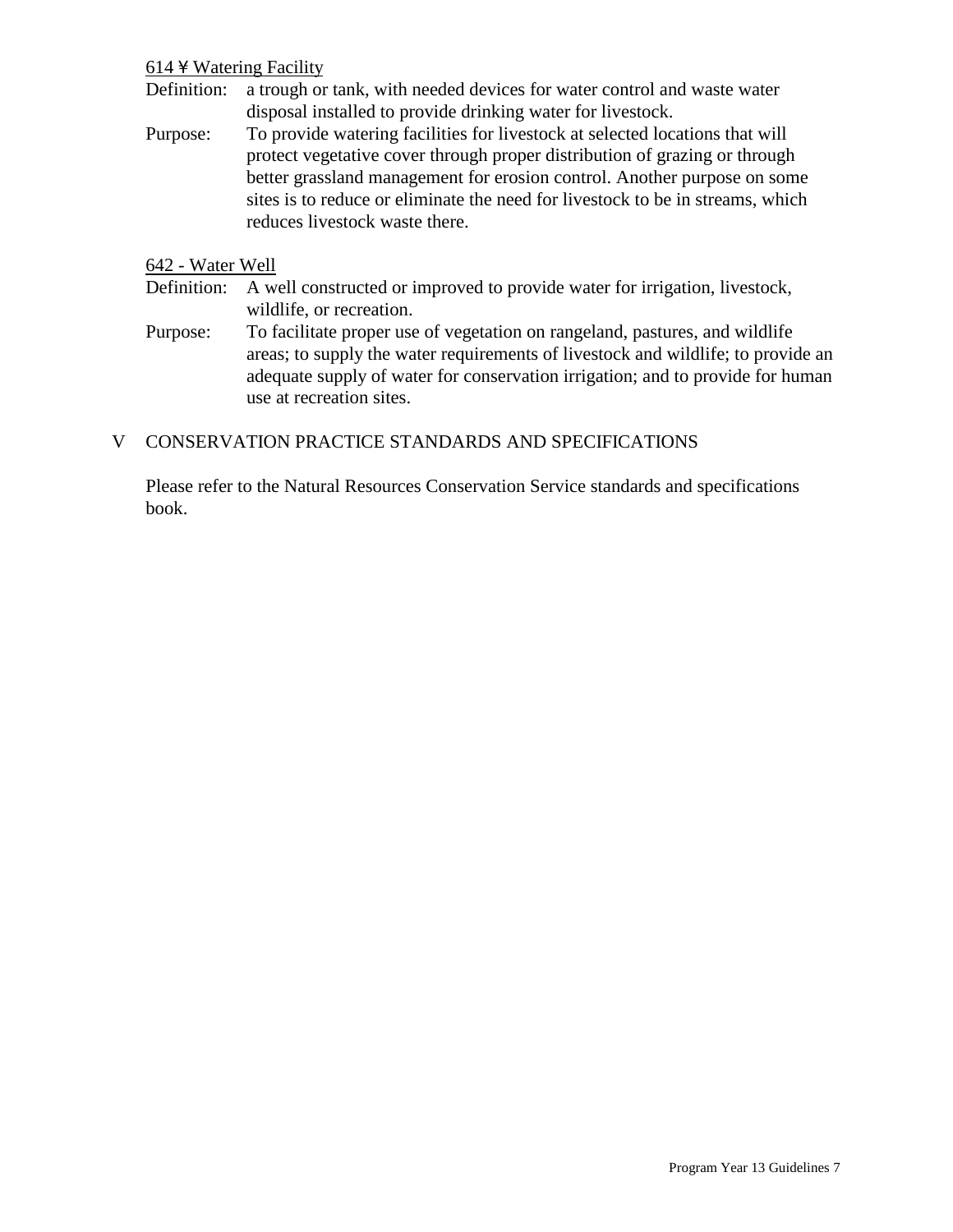| <b>Practice</b><br>Code | <b>Practice</b><br><b>Name</b> | Life<br>Component<br><b>Span</b>                    |                  | <b>Units</b> | Unit<br>Cost |
|-------------------------|--------------------------------|-----------------------------------------------------|------------------|--------------|--------------|
| 314                     | <b>BRUSH MANAGEMENT</b>        |                                                     |                  |              |              |
|                         |                                | Chemical Brush Control - Remedy                     |                  | AC           | \$33.58      |
|                         |                                | <b>Chemical Brush Control - 24D</b>                 |                  | <b>AC</b>    | \$15.00      |
|                         |                                | Chemical Brush Control - Tebuthiuron                |                  | AC           | \$87.44      |
|                         |                                | Mechanical Level $1 - 30\%$ canopy                  |                  | AC           | \$166.67     |
|                         |                                | Mechanical Level $2 - 30\%$ canopy                  |                  | <b>AC</b>    | \$250.00     |
|                         |                                | Cut & Spray - $\langle 30\% \text{ canopy} \rangle$ |                  | <b>AC</b>    | \$124.40     |
|                         |                                | Cut & Spray - $>30\%$ canopy                        |                  | <b>AC</b>    | \$183.30     |
|                         |                                | <b>Chemical IPT</b>                                 |                  | AC           | \$19.20      |
| 342                     |                                | <b>CRITICAL AREA PLANTING</b>                       | $10 \text{ yrs}$ |              |              |
|                         |                                | Critical Area Sprigging                             |                  | AC           | \$252.17     |
|                         |                                | <b>Critical Area Planting</b>                       |                  | AC           | \$193.86     |
|                         |                                | <b>Shaping and Filling Gullies</b>                  |                  | <b>AC</b>    | \$1,123.10   |
| 362                     | <b>DIVERSION</b>               |                                                     | $10$ yrs         |              |              |
|                         |                                | Diversion Terrace - Ridge or Channel                |                  | CY           | \$1.50       |
|                         |                                |                                                     |                  |              |              |
| 378                     | <b>POND</b>                    |                                                     | $20$ yrs         |              |              |
|                         |                                | <b>Barrel and/or Riser-Plastic</b>                  |                  | <b>DIFT</b>  | \$1.39       |
|                         |                                | Barrel and/or Riser-Steel                           |                  | <b>DIFT</b>  | \$2.06       |
|                         |                                | Excavation and/or Embankment                        |                  | <b>CY</b>    | \$2.43       |
| 382                     | <b>FENCE</b>                   |                                                     | 20 yrs           |              |              |
|                         |                                | <b>Critical and Small Area</b>                      |                  | LF           | \$2.93       |
|                         |                                | <b>Cross Fencing</b>                                |                  | LF           | \$1.55       |
|                         |                                | 410 GRADE STABILIZATION STRUCTURE                   | 20 yrs           |              |              |
|                         |                                | Barrel and/or Riser-Steel                           |                  | <b>DIFT</b>  | \$2.06       |
|                         |                                | <b>Barrel and/or Riser-Plastic</b>                  |                  | <b>DIFT</b>  | \$1.39       |
|                         |                                | Concrete-Concrete/Steel in Structural Item          |                  | <b>CY</b>    | \$440.68     |
|                         |                                | Excavation and/or Embankment                        |                  | <b>CY</b>    | \$2.43       |
|                         |                                | Riprap and Filter                                   |                  | <b>CY</b>    | \$57.00      |
|                         |                                | Trash Guard - dimensions sized                      |                  | PF           | \$17.00      |
| 412                     |                                | <b>GRASSED WATERWAY</b>                             | $10$ yrs         |              |              |
|                         |                                | Grading/Shaping/Filling                             |                  | AC           | \$1,207.62   |

# IV CONSERVATION PRACTICE COST-SHARE STATE AVERAGE COSTS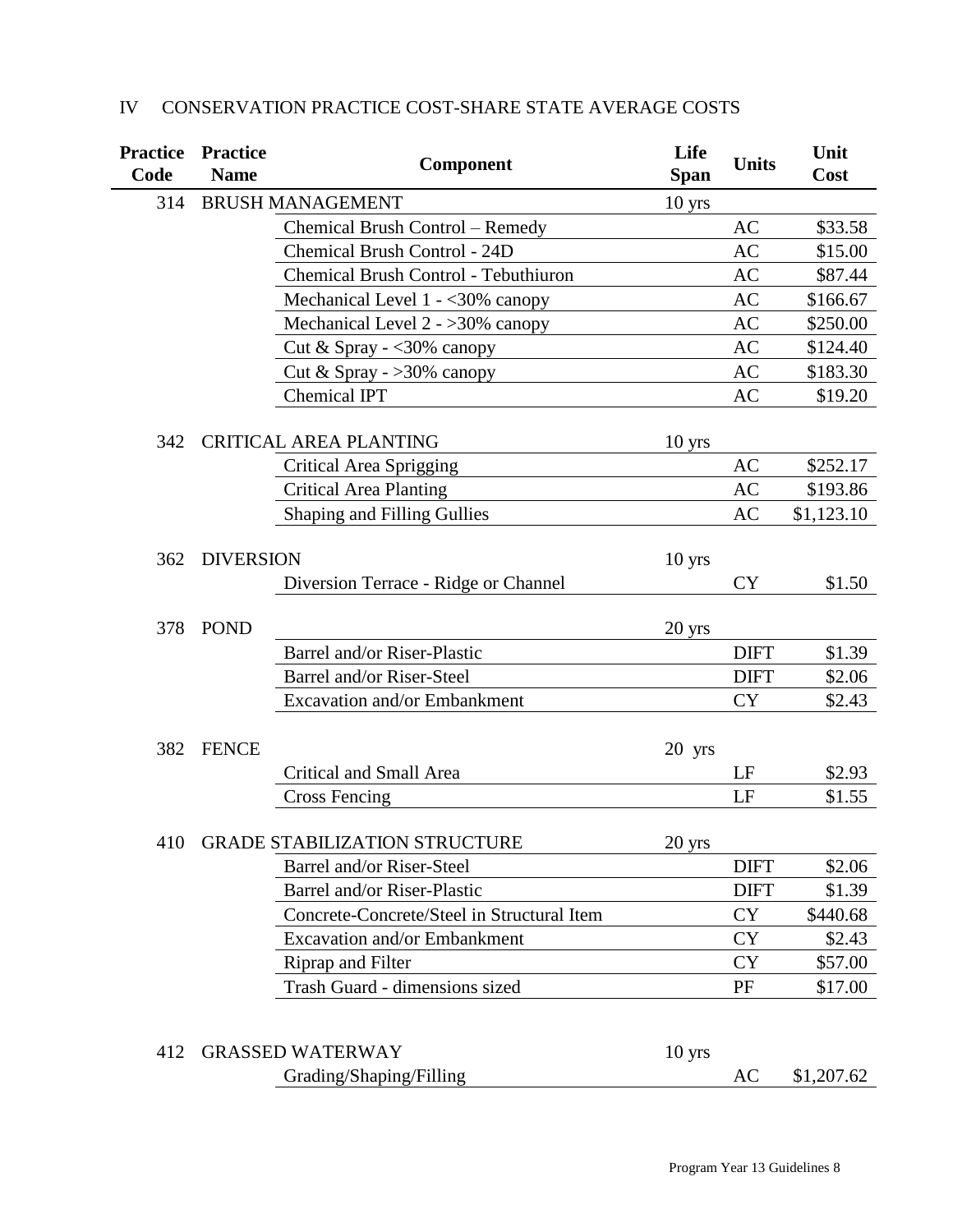| <b>Practice</b><br>Code | <b>Practice</b><br><b>Name</b> | <b>Component</b>                                                                          | Life<br><b>Span</b> | <b>Units</b> | Unit<br>Cost |
|-------------------------|--------------------------------|-------------------------------------------------------------------------------------------|---------------------|--------------|--------------|
| 512                     |                                | PASTURE AND HAY PLANTING                                                                  | $10$ yrs            |              |              |
|                         |                                | <b>Bermudagrass Sprigs</b>                                                                |                     | AC           | \$88.85      |
|                         |                                | * Introduced Species (ie. Bermudagrass, Old World                                         |                     |              |              |
|                         |                                | Bluestem, Tall Fescue, Weeping Lovegrass, etc.)                                           |                     | AC           | \$57.31      |
|                         |                                | * Native Species (ie. Big Bluestem, Switchgrass,<br>Indiangrass, Eastern Gamagrass, etc.) |                     | AC           | \$83.89      |
|                         |                                | * Price includes seedbed preparation, seed, and seeding.                                  |                     |              |              |
| 516                     | <b>PIPELINE</b>                |                                                                                           | $20 \text{ yrs}$    |              |              |
|                         |                                | Livestock Pipeline                                                                        |                     | <b>FT</b>    | \$1.66       |
| 550                     |                                | <b>RANGE PLANTING</b>                                                                     |                     |              |              |
|                         |                                | Native Mixture, seedbed prep, seed, & seeding                                             | $10 \text{ yrs}$    | <b>AC</b>    | \$82.15      |
|                         |                                |                                                                                           |                     |              |              |
| 590                     |                                | NUTRIENT MANAGEMENT                                                                       |                     |              |              |
|                         |                                | Fertilizer for establishment year only                                                    |                     | AC           | \$40.00      |
|                         |                                | Lime for grass for establishment year only                                                |                     | <b>AC</b>    | \$35.00      |
|                         |                                | <b>Fertilizer Critical Area Planting</b>                                                  |                     | <b>AC</b>    | \$125.00     |
| 595                     |                                | PEST MANAGEMENT                                                                           |                     |              |              |
|                         |                                | Thistle Weed Control – Chemical                                                           |                     | AC           | \$13.11      |
|                         |                                | Sericea Lespedeza Weed Control - Chemical                                                 |                     | <b>AC</b>    | \$16.66      |
|                         |                                |                                                                                           |                     |              |              |
| 600                     | <b>TERRACE</b>                 |                                                                                           | $10$ yrs            |              |              |
|                         |                                | <b>Fill Section</b>                                                                       |                     | CY           | \$1.50       |
|                         |                                | <b>Removal of Ridge</b>                                                                   |                     | LF           | \$0.60       |
|                         |                                | <b>Terrace Construction</b>                                                               |                     | LF           | \$0.65       |
|                         |                                | <b>Terrace Reconstruction</b>                                                             |                     | LF           | \$0.56       |
|                         |                                |                                                                                           |                     |              |              |
| 614                     |                                | <b>WATERING FACILITY</b>                                                                  | 10 <sub>yrs</sub>   |              |              |
|                         |                                | Drinking Tank or Trough                                                                   |                     | DF           | \$172.15     |
|                         |                                | <b>Energy Free Fountains</b>                                                              |                     | <b>GAL</b>   | \$32.94      |
|                         |                                | <b>Freeze Proof Tank</b>                                                                  |                     | EA           | \$1,150.00   |
| 642                     | <b>WATER WELL</b>              |                                                                                           | 20 yrs              |              |              |
|                         |                                | Well Drilling and Casing                                                                  |                     | LF           | \$19.00      |

 $\overline{a}$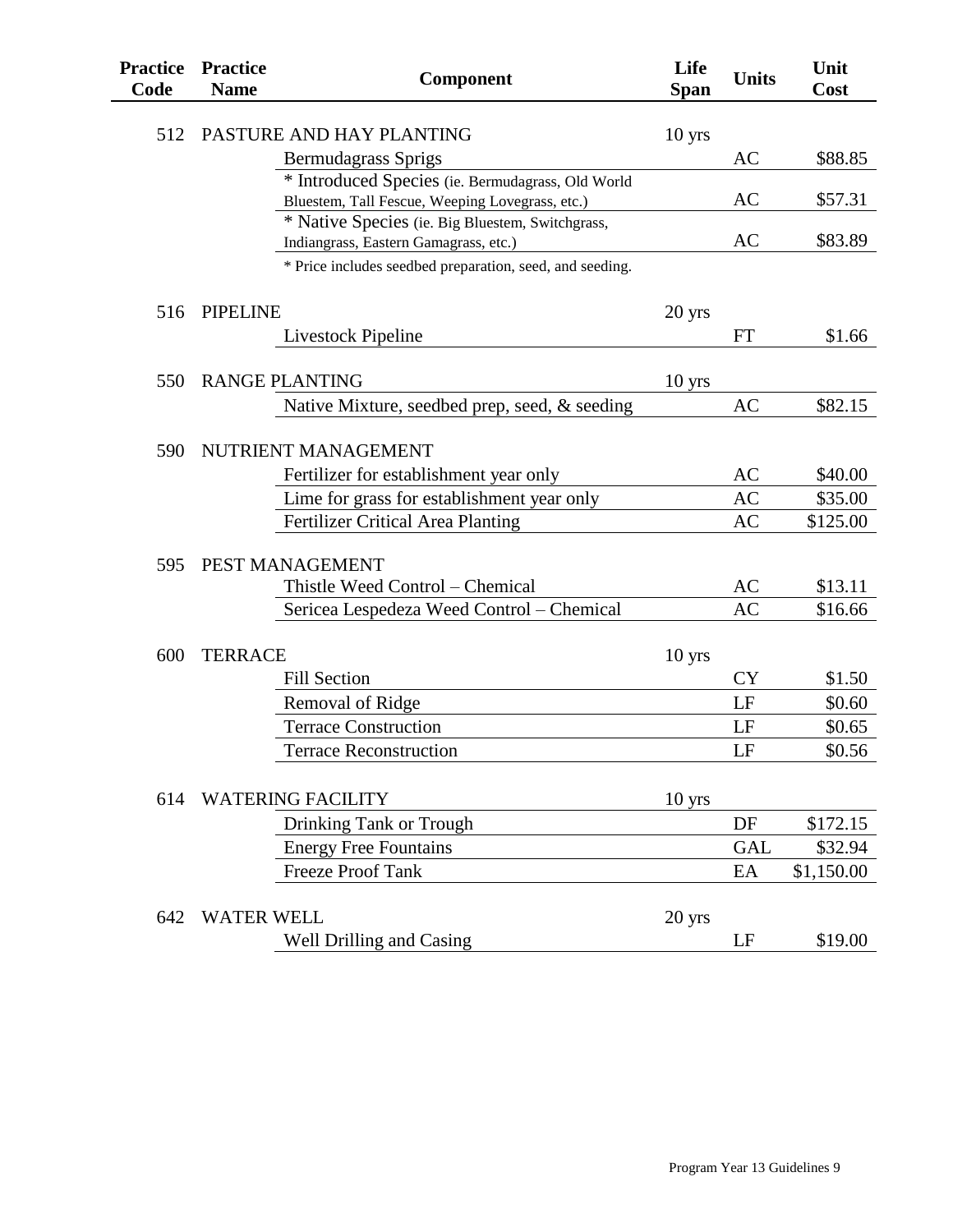# CONSERVATION DISTRICT COST-SHARE PROGRAM YEAR 13 ALLOCATIONS

| <b>District</b>                     | <b>PY 013 Allocation</b> |  |  |
|-------------------------------------|--------------------------|--|--|
| <b>Adair County</b>                 | \$14,018.00              |  |  |
| <b>Alfalfa County</b>               | \$14,018.00              |  |  |
| Arbuckle                            | \$14,018.00              |  |  |
| <b>Atoka County</b>                 | \$10,514.00              |  |  |
| <b>Beaver County</b>                | \$10,000.00              |  |  |
| <b>Blaine County</b>                | \$14,018.00              |  |  |
| <b>Bryan</b>                        | \$14,018.00              |  |  |
| <b>Caney Valley</b>                 | \$14,018.00              |  |  |
| <b>Central North Canadian River</b> | \$14,018.00              |  |  |
| Checotah                            | \$14,018.00              |  |  |
| <b>Cherokee County</b>              | \$10,000.00              |  |  |
| <b>Cimarron County</b>              | \$14,018.00              |  |  |
| <b>Cimarron Valley</b>              | \$14,018.00              |  |  |
| <b>Cleveland County</b>             | \$10,000.00              |  |  |
| <b>Coal County</b>                  | \$10,000.00              |  |  |
| <b>Comanche County</b>              | \$14,018.00              |  |  |
| <b>Cotton County</b>                | \$14,018.00              |  |  |
| Craig County                        | \$14,018.00              |  |  |
| <b>Creek County</b>                 | \$14,018.00              |  |  |
| <b>Custer County</b>                | \$14,018.00              |  |  |
| Deer Creek                          | \$14,018.00              |  |  |
| <b>Delaware County</b>              | \$10,000.00              |  |  |
| Dewey County                        | \$14,018.00              |  |  |
| <b>East Canadian County</b>         | \$10,514.00              |  |  |
| East Woods                          | \$10,514.00              |  |  |
| <b>Ellis County</b>                 | \$14,018.00              |  |  |
| Garfield County                     | \$14,018.00              |  |  |
| Garvin                              | \$14,018.00              |  |  |
| <b>Grady County</b>                 | \$14,018.00              |  |  |
| <b>Grant County</b>                 | \$14,018.00              |  |  |
| <b>Greer County</b>                 | \$14,018.00              |  |  |
| <b>Harmon County</b>                | \$14,018.00              |  |  |
| <b>Harper County</b>                | \$14,018.00              |  |  |
| <b>Haskell County</b>               | \$14,018.00              |  |  |
| <b>Hughes County</b>                | \$14,018.00              |  |  |
| <b>Jackson County</b>               | \$14,018.00              |  |  |
| Jefferson County                    | \$14,018.00              |  |  |
| <b>Johnston County</b>              | \$14,018.00              |  |  |
| <b>Kay County</b>                   | \$14,018.00              |  |  |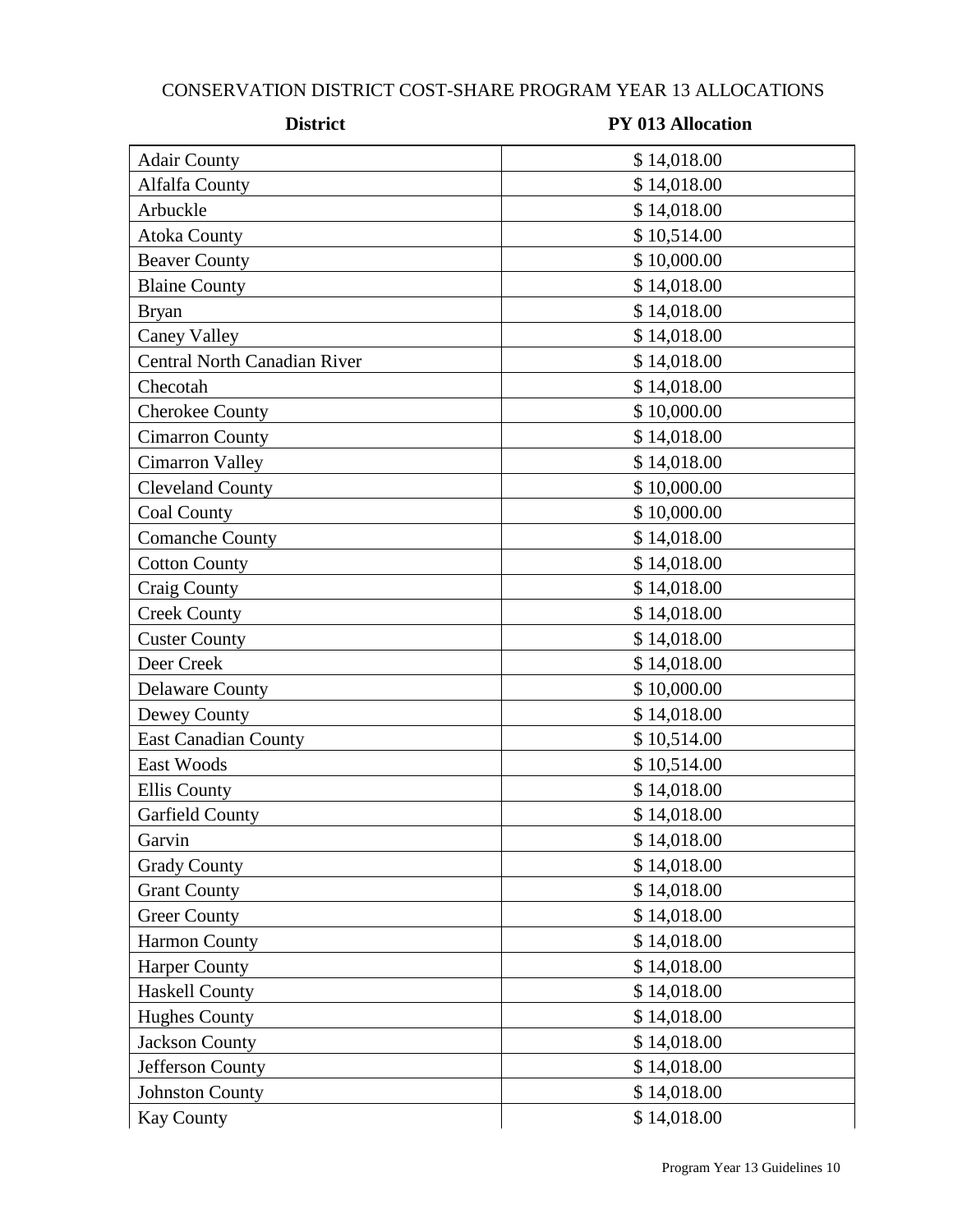**District PY 013 Allocation**

| Kiamichi                       | \$14,018.00 |  |  |
|--------------------------------|-------------|--|--|
| Kingfisher County              | \$10,514.00 |  |  |
| Kiowa County                   | \$10,000.00 |  |  |
| Konawa                         | \$14,018.00 |  |  |
| <b>Latimer County</b>          | \$14,018.00 |  |  |
| LeFlore County                 | \$14,018.00 |  |  |
| <b>Lincoln County</b>          | \$14,018.00 |  |  |
| <b>Little River</b>            | \$14,018.00 |  |  |
| Logan County                   | \$12,266.00 |  |  |
| Love County                    | \$14,018.00 |  |  |
| <b>Major County</b>            | \$14,018.00 |  |  |
| <b>Marshall County</b>         | \$14,018.00 |  |  |
| <b>Mayes County</b>            | \$14,018.00 |  |  |
| <b>McClain County</b>          | \$14,018.00 |  |  |
| <b>McIntosh County</b>         | \$14,018.00 |  |  |
| <b>Murray County</b>           | \$14,018.00 |  |  |
| Muskogee County                | \$14,018.00 |  |  |
| Noble County                   | \$14,018.00 |  |  |
| North Caddo                    | \$14,018.00 |  |  |
| North Fork of Red River        | \$14,018.00 |  |  |
| Nowata County                  | \$14,018.00 |  |  |
| <b>Okfuskee County</b>         | \$14,018.00 |  |  |
| Oklahoma County                | \$14,018.00 |  |  |
| <b>Okmulgee County</b>         | \$14,018.00 |  |  |
| <b>Osage County</b>            | \$14,018.00 |  |  |
| <b>Ottawa County</b>           | \$14,018.00 |  |  |
| <b>Pawnee County</b>           | \$14,018.00 |  |  |
| Payne County                   | \$14,018.00 |  |  |
| <b>Pittsburg County</b>        | \$14,018.00 |  |  |
| Pontotoc County                | \$14,018.00 |  |  |
| Pushmataha                     | \$12,266.00 |  |  |
| <b>Rogers County</b>           | \$10,514.00 |  |  |
| Seminole County<br>\$14,018.00 |             |  |  |
| Sequoyah County                | \$14,018.00 |  |  |
| Shawnee                        | \$14,018.00 |  |  |
| South Caddo<br>\$14,018.00     |             |  |  |
| <b>Stephens County</b>         | \$10,000.00 |  |  |
| Talihina                       | \$14,018.00 |  |  |
| <b>Texas County</b>            | \$12,135.00 |  |  |
| <b>Tillman County</b>          | \$10,514.00 |  |  |